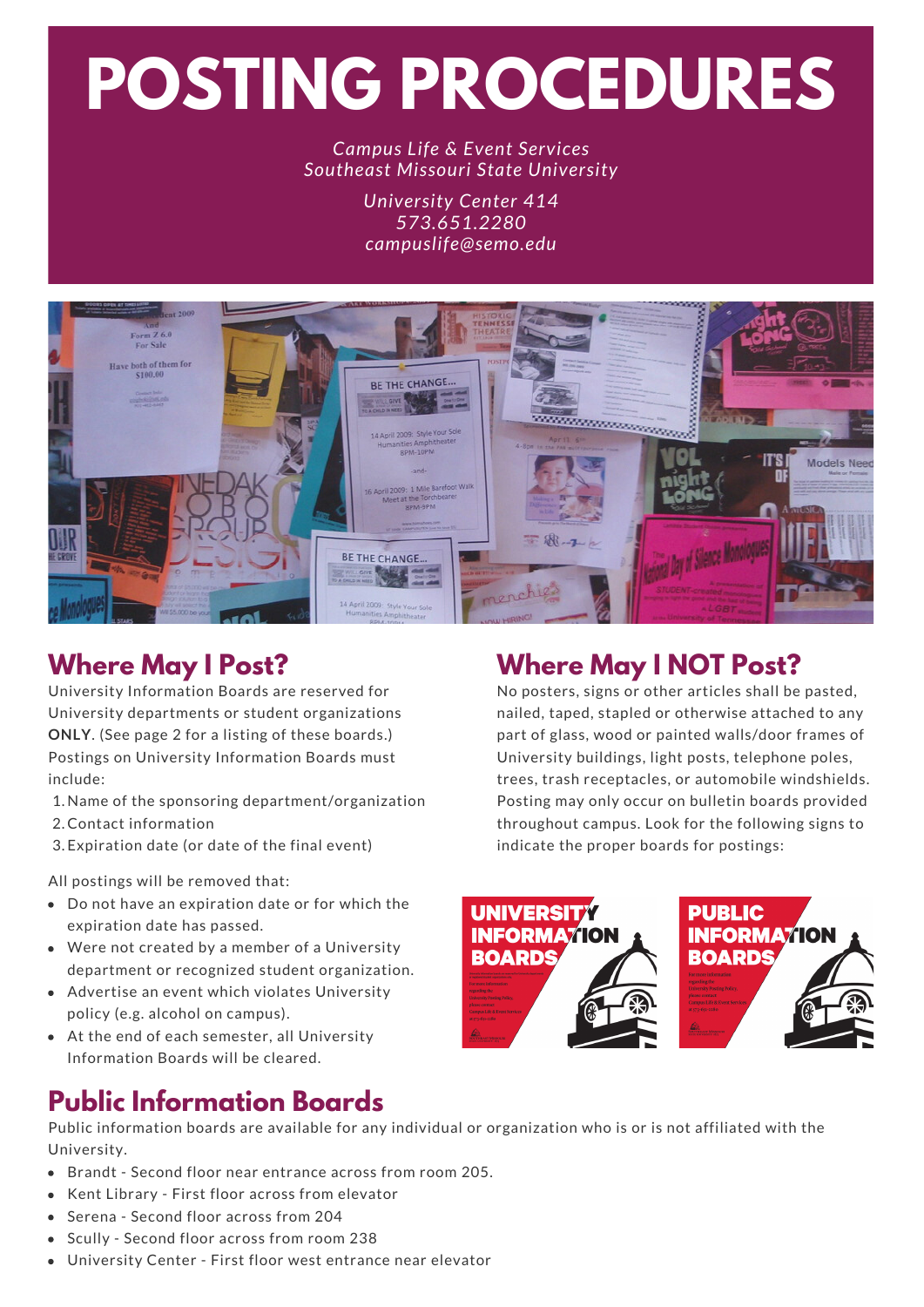## **University Information Boards**

#### Academic Hall

· Lower level next to the Cashier's window

#### Brandt

- · First floor across from stairwell
- · Second floor near room 205

#### Carnahan

- · Inside student lounge, room 106, near door 106A
- · Across from room 111
- · Outside room 206

#### Crisp

 · With recent renovations, locations are yet to be determined

#### Dempster

- · First floor north stairwell
- · First floor south stairwell

#### Grauel

 · With recent renovations, locations are yet to be determined

#### Johnson

- · First floor near women's restroom
- · First floor, near men's restroom
- · Second floor across from room 200

#### Kent Library

- · Third floor outside or across from elevator
- · Fourth floor near elevator

 · Near the locker room entrance Recreation Center

#### Parker

- · First floor near Copy Center
- · Outside of room 103

#### Residence Halls

 · Please contact Residence Life, 573.651.2274, Towers First Floor, for information on posting in the residence halls. Typically need 105 copies.

#### Rhodes

- · First floor in breezeway across from Magill
- · First floor north breezeway
- · Second floor main entrance across from Scully

#### River Campus

- · Seminary Building: four boards-one on each
- stairwell landing
- · Cultural Arts Center: one board near the box office

#### **Scully**

- · First floor stairwell near entrance
- · Fourth floor across from student lounge

#### Seabaugh Polytechnic

- · First floor east entrance across rooms 111 & 112
- · First floor across from student lounge between 114
- & 115
- · Second floor between rooms 204/205

#### Serena

- · Second floor near middle entrance facing Academic Hall
- · Second floor across from elevator

#### Towers Complex

- · First floor near main entrance across from
- restrooms and mailboxes
- · Second floor walkway between the cafeteria and
- Towers North & Towers West

#### University Center

- · First floor near Bookstore entrance
- · Second floor—CSI Bulletin Board